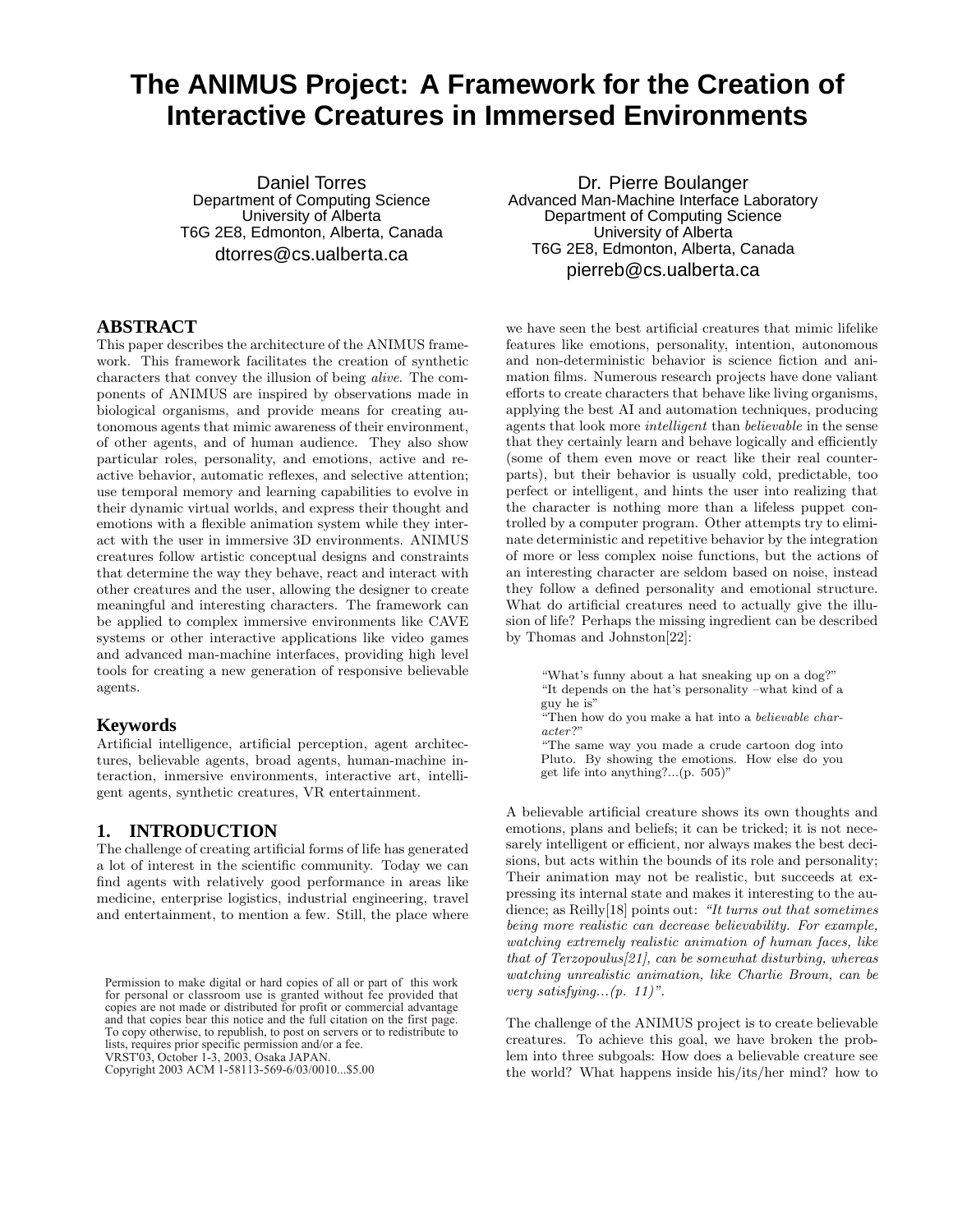successfully make the user perceive the internal emotions of our characters? This paper describes the approach we have taken to solve those questions.

The rest of the paper introduces the framework and illustrates its functionality with an example project named Alebrije. We begin by reviewing some related work. Section 4 briefly describes the inmersive VR environment, some basic definitions and the dynamics of information flow. The framework itself is detailed in section 5, where we describe its three main components. We finally conclude and provide insights about future work.

# **2. RELATED WORK**

In this section, we briefly describe several projects that have either been a source of inspiration to ANIMUS or are closely related to our research. One of the first projects about interactive believable agents is the Oz Project[2, 13], where the term believable was taken from the art community and applied to computer agents. As explained also in Reilly[18], creating believable characters has strong artistic implications: Artists know how to conceive characters such that the audience can easily suspend his/her disbelief and consider them real. By letting the hand of art guide AI expertise, personality and emotions can be integrated to create the agents for interactive fiction and drama found in the OZ project. Reilly[18] adds functionality for social behavior, where agents engage in complex activities like negotiation, making friends, or helping other agents reach their goals. The simulated emotions are goal-based and depend on the various ways in which the environment and the behavior of the agent succeeds or fails to satisfy its objectives (The possibility of failing might, for example, produce frustration). These projects use a text based interface or a graphic world with simple 2D images to interact with the user.

Rizzo[19] also proposes a goal based model where agents have a taxonomy of goals and priorities which are always tried to be satisfied. A particular goal can be pursued in different ways, and several actions and plans are set with different priorities depending on the agent situation, context and personality. Interaction with the user is also text-based.

An interesting architecture that makes use of planning and explores the relation between emotions and decision-making is found in Gratch[9, 10], where graphs of cells containing preconditions or constraints, actions, and world state predictions are organized to form a particular plan. Plans can be extrapolated to predict the outcome of an action and compared with those of other agents to determine if they conflict or favor each other. This project is oriented toward modeling realistic human behavior in a high-end VR training environment for military personnel, and is among the few that include an immersive environment as part of the project. C4, by Isla[6, 11] is a layered brain architecture that perceives information from the world through a set of percepts (anatomical classification and data extraction units) organized in a tree. Each percept has its own algorithms for determining what and how much is known about entrant data. Percepts can be created or refined as needed by the character in real time. The C4 framework also provides an action system that evaluates aspects like what to do, when to do it, how worth is a given action, among others. The



**Figure 1: Alebrije from several angles and poses**

user is presented with a 3D environment where the agent performs a set of previously hand-made animations in response to its chosen actions.

# **3. ALEBRIJE: A SIMPLE ANIMUS CREA-TURE**

To illustrate the functionality of the framework, we show how it can be applied to bring a simple creature to life. The artist designs a character named **Alebrije**<sup>1</sup>, a lizard–like creature approximately the size of a large dog pictured in Fig. 1. We will be making extensive mention of this creature when providing practical examples and explanations for the following sections.

# **4. THE VIRTUAL ENVIRONMENT**

Before describing the ANIMUS framework, we detail the characteristics of the immersive environment in which our virtual creatures live. Our simple world model is inspired by Isla[6] and its main functions are:

- 1. To keep a list of the characters and objects currently interacting with the user.
- 2. To facilitate the interchange of information by means of a specialized blackboard.
- 3. To synchronize different events like how often are creatures sensing the world.
- 4. To administrate graphic rendering tasks.

<sup>1</sup>Some Mexican artisans use the term Alebrije when referring to a particular kind of imaginary creatures that are said to live in alternate worlds.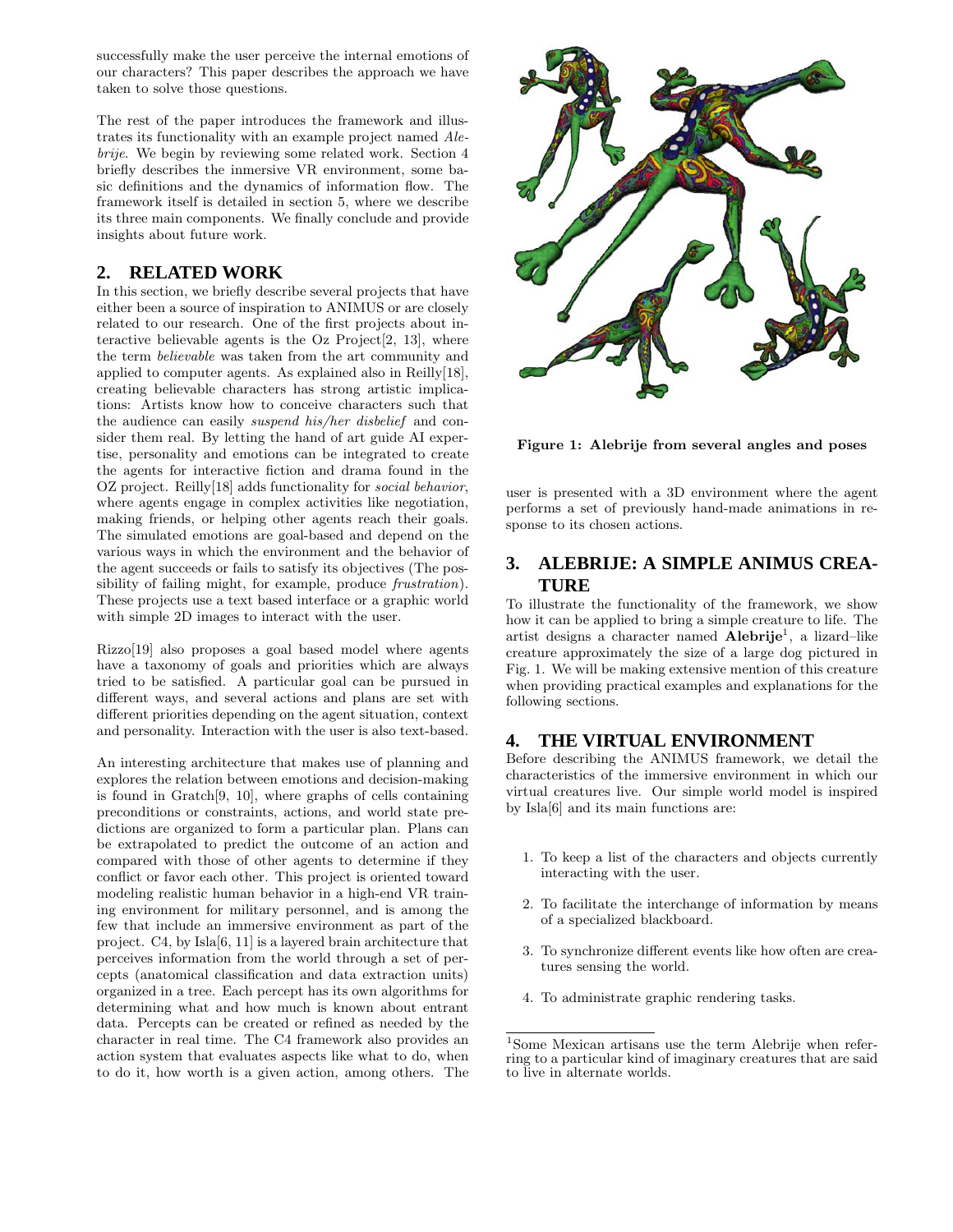

**Figure 2: Layout of the inmersive virtual environment**

The Virtual Environment layout is shown in Fig. 2. This setup can be implemented in a VR immersive system with an array of complex sensors like position, movement, sound, breathing sensors, visual gesture recognition or any other required device. The framework is ready to include any kind of information in the environment and pass it on to the virtual creatures, which are always designed with specific types of interaction techniques in mind. The basic information primitive is called feature and consists of a concept–value pair. A concept represents something that can be sensed by our character and range from physical properties like color, weight, temperature or size, to more complex abstractions like pain, hunger and fatigue. The value is a scalar magnitude that does not need to be within a particular range, but must reflect the nature of its corresponding concept. When a feature is produced by a character or the user we call it stimulus. A stimuli is the set of stimulus perceived by a creature at a given time.

Alebrije characters in a CAVE–like environment will implement vision and audition capabilities by using magnetic and sound sensors (If desired by the artist, Alebrije could, for instance, be sensible to the user's excitation state by including heart monitoring and galvanic skin resistance sensors). The perceivable features are therefore sound intensity and the position of other creatures and the user. If the user moves from one place in the VR room to another, he/she emits a stimuli consisting of the sound intensity detected by the sensors and his/her new position.

Creatures are able to sense stimuli from the user and other creatures by reading a specialized blackboard system administrated by the virtual world containing all perceivable stimuli at time t. To support a realistic behavior, perceived stimuli are modified to make it relative to the character before it is accessed. In other words, if the user moves behind a wall in the VR room, Alebrije should not be able to recognize his/her position, therefore creating an opportunity for the character to feel curiosity and maybe walk to a place that provides a better angle. If the user is too far away from a character and produces a noise, the intensity perceived by that character will be less than the one sensed by closer creatures. This principle is called *perceptual honesty*<sup>2</sup>, and it is is of great importance to maintain a believable behavior. Creatures are also able to directly query other creatures (In a scene with two Alebrijes, if one moved behind a wall, the other could actually ask its partner for its position); nevertheless, creatures must assume that information might (and



**Figure 3: The three main components of an ANI-MUS creature**

often will) be noisy, transformed or absent at all (if the intention of the other Alebrije was to hide, it won't reveal its new position when the searching Alebrije asks). ANIMUS world model and information interchange is described with more detail in Torres and Boulanger[23].

Once ANIMUS creatures have perceived information about the world, they produce a response that may become a stimuli for other creatures. The virtual world synchronizes this perception cycle a given number of times per second and signals all creatures to update their inner states and output new stimuli for the duration of the simulation.

## **5. THE ANIMUS ARCHITECTURE**

We will now describe in detail the ANIMUS architecture and exemplify each module with the help of our Alebrije creature. It has already been stated that our framework works closely with the artistic definition of the characters, therefore it is important to remember that such definitions must exist before attempting to implement the creature. The artist must define concepts like appearances, moods, attitudes and personality; a unique way of walking, gazing or waving its hand; the senses possessed by the character (is it blind? can it smell and/or hear?), characteristic actions and reflexes that add to the personality (the character might have a tendency to scratch its head when thinking, cover its mouth when scared or being continuously checking the time when nervous). This conceptual design is very similar to the one created for animated characters in feature films.

One of the main differences between ANIMUS and other frameworks consists on its modularity and the way its functionality is distributed among its different elements. Fig. 3 shows the three main layers of our framework. Stimuli from sensors in the immersive environment, other creatures, and world objects enter the creature through the *Perception* layer. The Cognition layer handles high level cognitive processes and constitutes the actual brain of the creature. It is here where temporal memory, personality, emotions and goals are modeled and applied. Finally, the Expression layer is the animation engine in charge of showing the inner state of the creature to the audience. Each of these layers will be now analyzed with more details.

#### **5.1 Perception Layer**

We have implemented an *early selective attention and per*ception layer that performs the following tasks:

<sup>&</sup>lt;sup>2</sup>Defined with more detail in [6, 11]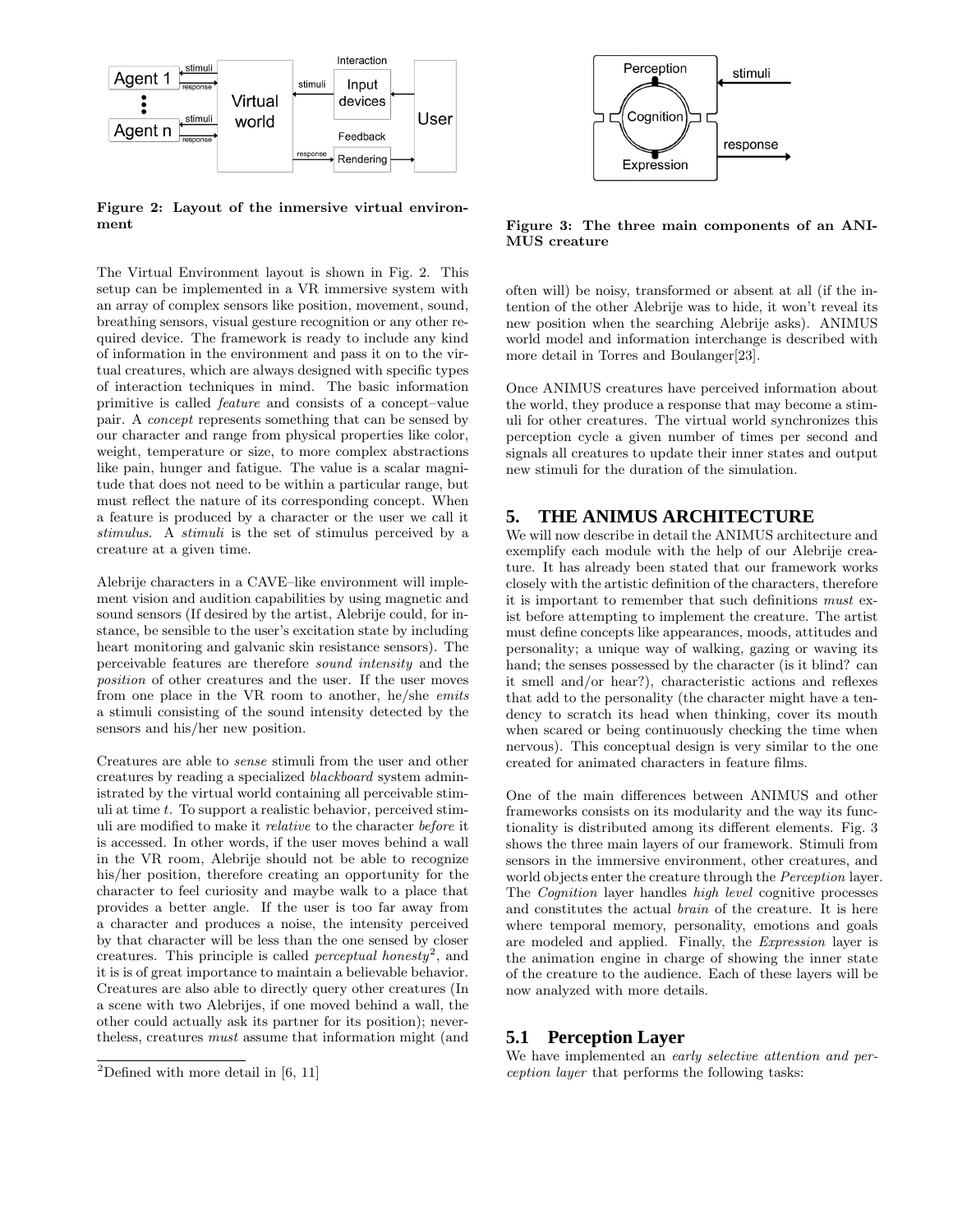- 1. Serves as an entry-point for the world, enabling the character to be aware of its environment within the bounds of its perceptual definitions (if the creature is supposed to be deaf, no sound will be sensed even when other creatures emmit it. If its hearing abilities are finer than those of others, sound resolution will also be more accurate).
- 2. Segments, discriminates and prioritizes information to bias the attention of the creature toward salient stimuli without needing to understand the meaning or nature of the perceived information.
- 3. Implements reflexes as an automatic response to certain stimuli.
- 4. Performs low-level conditioned learning

Most architectures perform semantic analysis of information as data is perceived [6, 20, 19, 24, 2] in order to generate an output. Our architecture proposes a method for prioritizing information before any cognitive or semantic analysis is applied. This presents three major advantages: first, because no complex AI algorithms are involved in the attention shifting mechanisms, it is possible to implement instinctive behavior and automatic reflex response in a simple way, which greatly adds to the believability and realism of the character (if the creature touches a very hot surface, it moves its hand away before having to decide that burning its hand is not desirable. Suddenly bringing a strong source of light on its face might cause it to turn away or close its eyes). Second, it optimizes subsequent analysis of the information by biasing the creature's attention toward what seems to be interesting about the world (as an example, a loud noise or an object that suddenly begins to move will automatically call the attention of the creature, probably making it turn to face the source of distraction). Third, an interesting type of low-level conditioned learning can be produced. A creature that burns its hand when touching a hot surface instinctively avoids touching it again, or jumps back if suddenly discovers that it is standing over the same surface, even if it is not hot. This system is similar to conditioned learning observed in humans and animals.

The possibility of discriminating information without having to analyze its meaning was inspired from the concepts of early and late selection on human perceptual processing[8]. Early selection suggests that attention is directed before information is actually understood by blocking some stimuli and preserving other. Late selection states that attention comes from the correct evaluation of the information by high-level cognition systems. It was later proposed that early selection would indeed perform a priori discrimination of the information, not by blocking, but by degrading or attenuating stimuli before it would reach higher levels of cognition. ANIMUS creatures can get distracted or center their attention on the various events of an immersive environment instinctively because it is imprinted on the constitution of their Perception Layers, which reflect their artistic and conceptual design, as we will explain later. The architecture of the Perception Layer is shown in Fig. 4. We now briefly describe its functionality. For a more detailed explanation please refer to Torres and Boulanger[23].



**Figure 4: Components of the Perception Layer**

Let  $N$  be the total number of virtual creatures in the inmersive environment. At a given time  $t$ , the world blackboard contains the stimuli set  $S = \{s_1, ..., s_n\}, 1 \leq n \leq N$ , that is, one stimuli for each creature that produces an output. A given creature  $C_i, 1 \leq i \leq N$  reads a stimuli set  $S'_i \in S$ such that  $s_i \notin S'_i$  which becomes the input to its Perception Layer. The output will be a prioritized stimuli set  $S_i''$  based on the results produced by the layer. At the same time, the layer will perform low level learning and reflex triggering.

Each stimuli in  $S_i'$  is send into two different channels: an Attention Network and a Variation Module. The Attention Network is inspired by Koch<sup>[15]</sup> and contains a set of  $M$ carefully chosen attention neurons. An attention neuron j contains an initial weight  $w_j$ ,  $0 \leq w_j \leq 1$  and a threshold value  $\theta_i$  initially set to 0, and is sensible to a single feature that might or might not be present in the input stimuli. When a stimuli enters the network, neurons react to their matching stimulus with net input  $v_j(t) = x_j(t)w_j$ , where  $x_j(t)$  is the input magnitude of stimulus j at time t, and the output is the excitation level determined by the sigmoid function  $I_j = (v_j(t), \theta_j)$  if  $v_j(t) \leq \theta_j$  and  $I_j = 1$  otherwise. Some features can only be produced by combination of other features (like pain or some specific kind of pleasure, for example), therefore the output of some neurons will constitute the input to others. Both the weight and threshold of each neuron will change as a function of time and input magnitude, giving the neuron short–term memory characteristics. The neuron threshold  $\theta_j$  adapts to perceived stimulus with a learning rate  $\eta_j$ ,  $0 \leq \eta_j \leq 1$ , and the weight  $w_j$  decreases with a function  $\gamma(w_i(t), \sigma_i)$  (usually a parabolic or sigmoid decay function) in a way that, if input remains constant, its output will converge to 0 in the next  $\sigma_i$  steps. In other words, the creature's senses adapt to the magnitude of a constant stimulus, which will cease to elicit attention after a certain time. The output of the Attention Network is the vector containing the excitation level of all excited neurons and tells how interesting in terms of magnitude are each one of the stimulus contained in the input stimuli.

The Variation Module is based on the Inhibition of Return[8] effect observed in human perception, which simply states that recently attended stimuli is inhibited over time. We say that a stimulus belonging to a specific creature at time t and  $t-1$  shows variation if the absolute difference of their magnitude is greater than a certain threshold. The output of the variation module sensible to this stimulus is 1 if the variation rate is less than a hand coded frequency factor, and 0 otherwise. This inhibits interest in repetitive phenomena like the sound of a ticking clock, and highlights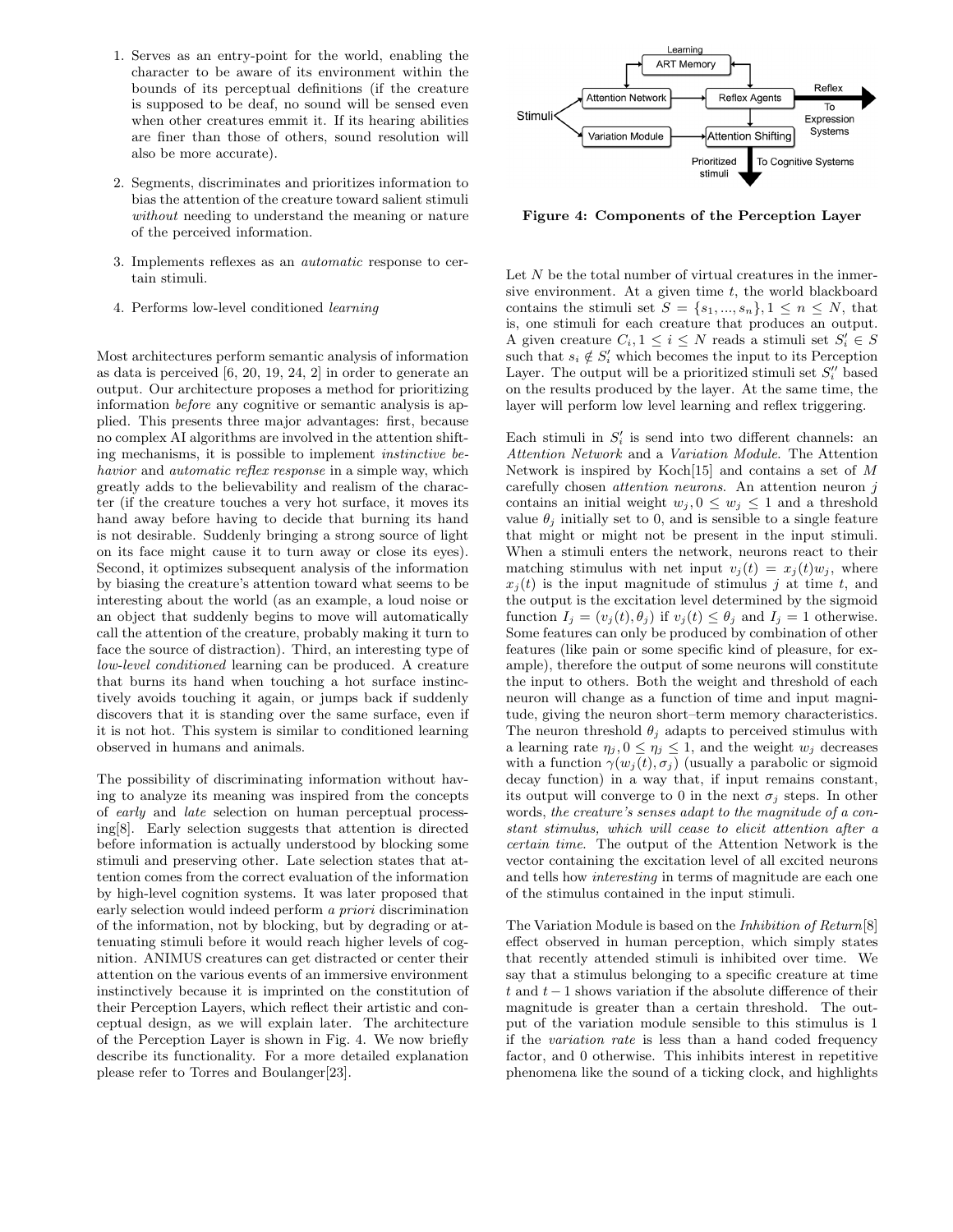more unique events like a radio that suddenly stops playing. Please note that while the Attention Network measures intensity by comparing input magnitude against a threshold, the Variation Module detects change regardless of its magnitude. An oscillating signal will make both the Variation and Attention modules lose interest after a while, but if the signal becomes stronger, the Attention module will recognize the change, while the variation module will remain the same. The output of the Variation Module is considered along with that of the Attention Network in order to attenuate the input stimuli, prioritize all input stimuli in S *i* and suggest an attention target to the high level cognitive systems.

The Reflex Triggering module is a set of Reflex Agents. A Reflex Agent is an independent process formed by a reflex stimuli and a reflex function. Reflex agents try to match their reflex stimuli against the perceived stimuli (a heat– pain agent, for instance, monitors output from heat–sensible neurons belonging to different parts of the body). If they are similar, the original magnitudes of the input stimuli become the parameters to the reflex function. The reflex function reviews those parameters and constructs an adequate response (taking the last example, if heat is detected with magnitude greater than a tolerated amount, the heat–pain agent produces a reaction oriented to get the affected body part out of danger). Reflex agents have direct access to the Expression Layer, so ANIMUS creatures execute reflex reactions before the stimuli gets to their brain (our pain agent decides that the hand is getting burned and orders the body to move it away from the fire before the creature's brain realizes what is happening). Different creatures may have different reactions to the same stimuli, according to their conceptual design.

The ART<sup>3</sup> Memory module holds a unique ART model for each creature that has triggered a reflex. When the reflex is produced, a corresponding ART model synthesizes a sample of the original stimuli. If a creature produces some stimuli that results similar to the one that elicited the reflex, a similar reaction with attenuated magnitude can be triggered. To illustrate this with an example consider the case of training a virtual dog. Imagine that the dog contains a reflex agent that produces joy when the creature is fed (our dog can show joy as a reflex by wagging its tail). If the user feeds the animal and sounds a bell at the same time, the ART module synthesizes a stimuli that contains both the sound of the bell and the sensation of the food. After some reinforcement made by repeating the same stimuli, the user can cause the dog to wag its tail by just sounding the bell. This happens because the bell's stimuli matches to certain extent the sample synthesized when feeding occurs. In other words, the dog "suspects" it will be fed.

The functionality of this conditioned learning module is inspired in work by Mumford[16] and assumes that events in the virtual world are not arbitrarily produced but are due to hidden variables. Synthesizing coded signals for the creation of comparison points in a feed-forward, feed-backward loop create knowledge about these hidden variables and teach the character to react to events in the inmersive environment.

Creating the perception layer for Alebrije is quite simple. Since our creature is sensible to sound intensity and position, we can create a minimalistic Attention Network module with a neuron devoted to sensing sound, and 3 neurons to detect the  $x, y$  and  $z$  coordinates of sensed characters or the user inside the CAVE. We provide Alebrije with a simple reflex agent sensible to noise: If the user or other Alebrije makes a strong noise, the agent uses the coordinates to turn and face the source. The cognition layer can choose to remain tracking the source of the noise or turn to face other interesting stimuli.

# **5.2 Cognition Layer**

The Cognition Layer is the place where models for personality, goals and emotions are put to work to create a high level behavior for the character. At this point we can take advantage of the prioritized information provided by the perception layer analyze the semantics of data that either seems to be important or has already been chosen as relevant by our cognitive systems; remember that nothing is preventing us from directing the attention toward any objective chosen by the creature's mind. As an example, imagine that Alebrije decides to track the movements of the user. If other Alebrije suddenly sings or generates other forms of noise, our creature might be distracted for an instant and turn to face it because of the reflex triggered by the Perception Layer, but will immediately return to its original task of facing the user in the inmersive environment. It is desirable that such conflict occurs because it favors a more natural and realistic behavior; in fact, frustration or anger as an emotion might even be elicited as a response to an scenario where too many creatures are interrupting our Alebrije and preventing it from paying attention to the user.

This layer is quite flexible in the sense that it provides a base for testing many different models. We might use a general rule–based approach for simple animal–like creatures like Alebrije, we can consider other models like the EM architecture proposed by Reilly[18], a more complex plan–based architecture like the one used in Gratch[10], an adaptation for real physical robots like the ones described in Velázquez[24] and in general any kind of model that best adapts to the needs of our character. In other words, the Perception and Expression layers provide a propitious body and resources for the Cognition model to be easily adapted.

We are currently testing several models for this layer. As different creatures have different requirements, it is hard (and not necessarily appropriate) to find a one–size–fits–all cognition model. Nevertheless, we provide three different tools that help considerably in the task of controlling high–level cognition operations. These are the Driver System, a Dictionary of Characters and a Temporal Memory model.

## *5.2.1 Driver System*

Many emotional and behavioral architectures are substantially based on the use of drivers<sup>4</sup>. A driver is essentially an accumulator that keeps track of a certain magnitude or represent the state of a particular feature. Drivers can be used alone or within a weighted network, they can be controlled

<sup>3</sup>Adaptive Resonance Theory. For more information please refer to [3]

<sup>&</sup>lt;sup>4</sup>Examples include Velázquez[24], The Sims[1], and Kline[14]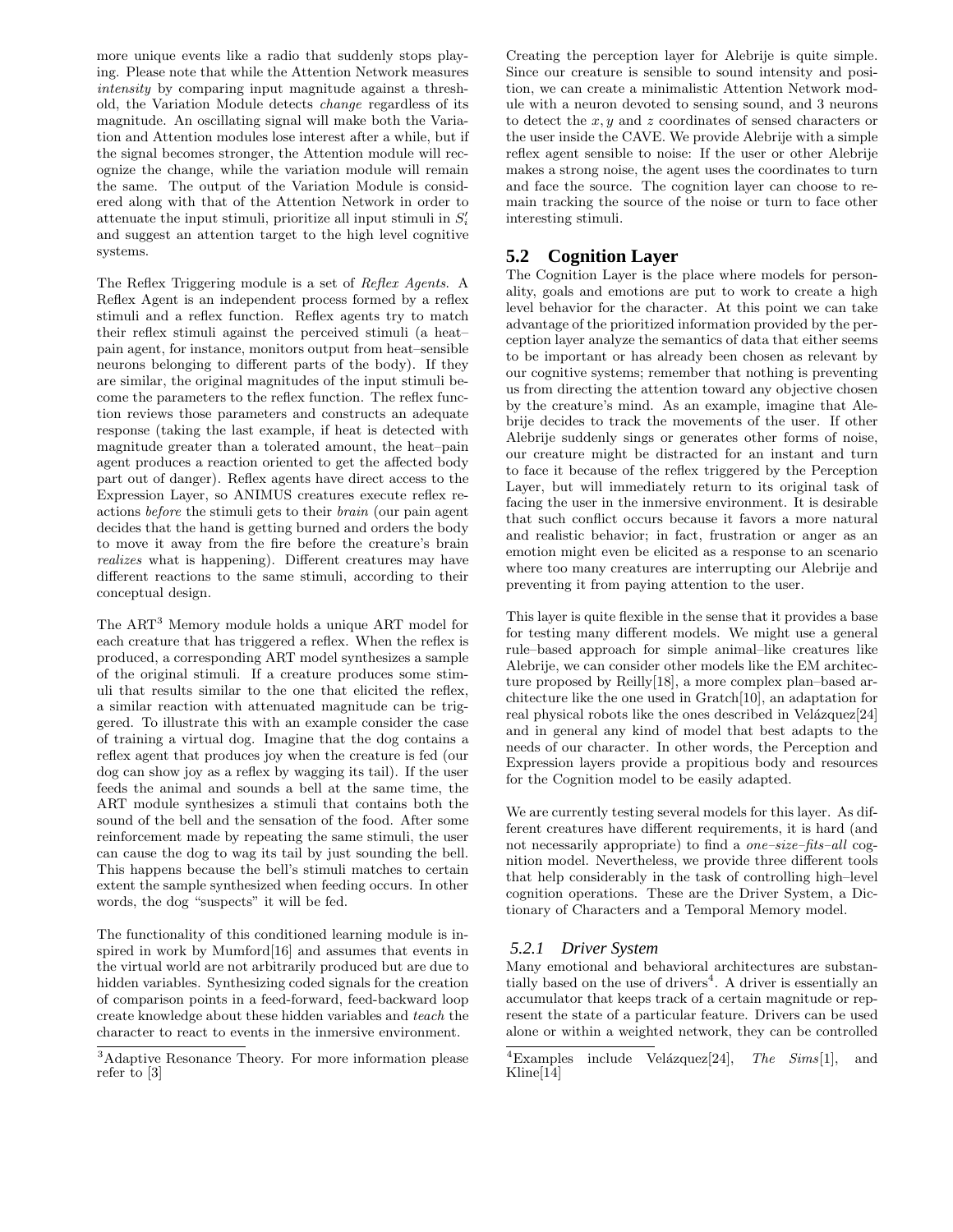**Table 1: Callback messages for ANIMUS drivers**

| Message               | <b>Driver Magnitude Events</b> |
|-----------------------|--------------------------------|
| <b>DM_THRESHOLD</b>   | Surpasses threshold            |
| <b>DM_SIGNCHANGE</b>  | Shifts sign                    |
| <b>DM_UPDOWN</b>      | Increasing to decreasing       |
| <b>DM_DOWNUP</b>      | Decreasing to increasing       |
| DM UP                 | Increases                      |
| DM_DOWN               | Decreases                      |
| <b>DM_HOMEOSTASIS</b> | Is within homeostasis value    |

by an external function or possess their own grow and decay behavior. They can simulate emotions like joy, anger or frustration, sensations like hunger, pain or tiredness, and virtually anything that can be measured. An excellent example of a practical driver system is shown by the creatures of The Sims[1]. In this videogame, virtual characters have a set of needs that increase as a function of time or other factors, and a wide array of actions the user can perform to satisfy drivers with dangerously high magnitudes (the user must feed a hungry character, or entertain a bored one). More complex driver–based systems can be seen in [24] and [14].

The ANIMUS framework provides a flexible driver implementation. A driver is defined as  $D_i(\phi_i, v_i, \theta_i)$  where  $\phi_i$  is the homeostasis state or equilibrium value, υ*<sup>i</sup>* is an umbral *value* that defines an area around  $\phi_i$  in which the magnitude of the driver is considered to be normal or desirable, and  $\theta_i$ is a threshold value that usually indicates a maximum tolerance point. If drivers are interconnected in a network or group, the magnitude of the driver  $D_i$  at time t is simply written as:

$$
D_{it} = \sum_{n} (D_{nt} \times w_{ni})
$$
 (1)

where  $D_{nt}$  is the magnitude of drive  $D_n$  at time t,  $w_{ni}$  is the weight from drive  $D_n$  to  $D_i$  and n denotes all drivers connected to D*i*.

An important difference with respect to other systems is that our drivers are programmable and include a callback messaging system architecture that make it straightforward for the cognitive systems to react to different events, without having to be constantly monitoring their magnitudes. Table 1 shows some of the messages that can be set in a generic driver.

Messaging simplifies code writing and scripting because instead of searching for particular conditions we basically wait to be notified when they happen, giving our architecture an event–oriented approach. As an example, consider a function that makes Alebrije look for food when a certain hunger driver reaches its threshold. The driver can be set to automatically call this function or add some look–for–food task to the character's agenda whenever the creature is hungry. This driver architecture also brings the possibility of creating specialized agents that receive events from certain drivers and control their behavior in an interesting way, instead of just letting the magnitude of a driver linearly increase or decay by itself in time. Consider a driver that measures interest in a certain activity like hunting a prey. If the character is not making any progress (the prey is hidden somewhere and won't come out) an agent might decrease or increase interest as a function of variables in the hunting scenario (like hunger level, probability of catching the pray, observed behavior of the pray...) instead of just letting it linearly decrease as long as the prey is hiding until the character loses interest.

#### *5.2.2 Dictionary of Characters*

To favor high–level knowledge representation and modeling, two special data structures are provided. They consist of Entities and Characters. An Entity is anything that our creature recognizes as an individual object (living or otherwise, user included) inside the immersive virtual world. A Character is defined here as the particularized version of an Entity from the point of view of our creature. In other words, an Entity is like the picture of a creature, which is always the same for everyone, while a Character is the picture plus our own knowledge, beliefs, emotions, annotations and experience about such creature, which might (and hopefully will) change in time. In a simulation with two Alebrije creatures and the human user, both creatures recognize the user as the same Entity, but each one might have a different concept of him/her given their personal experience and therefore react in a different way to his/her presence. This simple principle enables two otherwise exact instances of the same object (Alebrije) to have different knowledge and behavior, and create their very own representation and beliefs about the world.

The dictionary of characters provides ANIMUS creatures with a database that stores particularized knowledge about other creatures and human users<sup>5</sup>. In practice, references to entries in the dictionary of characters can be used in other cognitive processes to represent creatures, as demonstrated in section 5.2.3.

#### *5.2.3 Temporal Memory System*

Inspiration for a temporal memory object comes from Mumford[16] and Damasio[5] and is mainly based on the theory that knowledge can be acquired, represented, and maintained by coding temporal signals of events that happen in the world. A basic representation of the memory module elements is illustrated in Fig. 5.

We reconsider the statement done in section 5.1 related to the theory that events in the environment are not arbitrarily produced, but due to specific hidden variables. To find such variables and reconstruct the world state we create a model that allows to learn from experience, detecting patterns as a function of both time and stimuli data. The model itself is very simple: For each known character<sup>6</sup>, we synthesize perceived stimuli in a progressive timeline structure, adding an entry each time the world is sensed. We can now analyze two kinds of information: the set of stimuli belonging to all perceived characters at some point in time (called a time frame, which also represents the known state of the world at that time) or the behavior history for specific Characters within a specific lapse of time. Specialized pattern analysis

<sup>5</sup>From the point of view of any ANIMUS creature, the user is also a creature

 ${}^{6}$ Here, we refer to the concept of *Character* defined in section 5.2.2.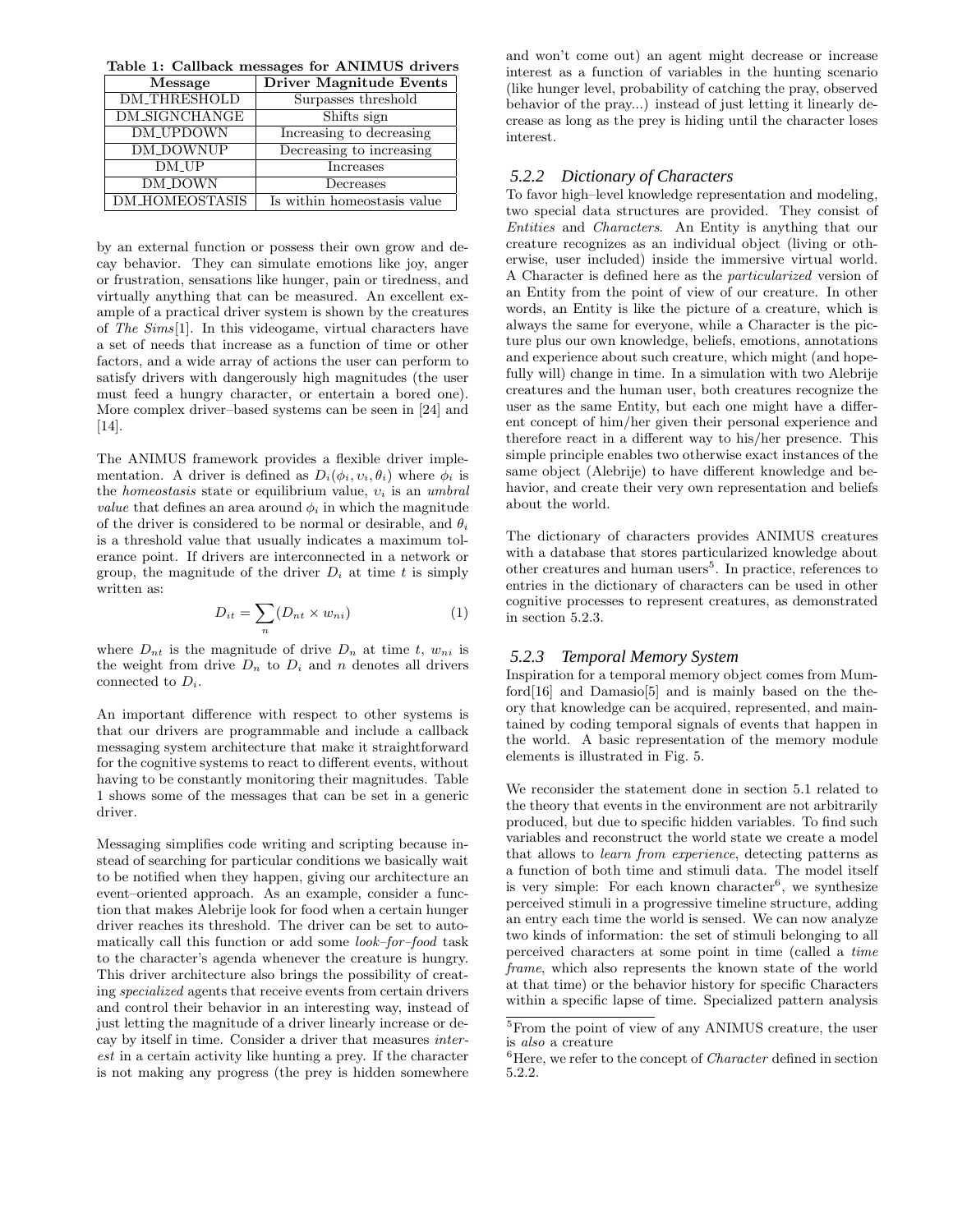

**Figure 5: The ANIMUS Temporal Memory model**

agents can read the temporal memory both vertically and horizontally and respond questions like: which Characters where present when I entered the room? Given observed events, what is the most probable thing to happen if I perform certain action? What does creature  $X$  do every time Y sings? What are the common characteristics of the world and other creatures every time the user seems to be angry? What is the average speed of creature  $Y$  when it is walking over mud? What is the set of conditions that seem to be required for some phenomena to happen? High–level cognition systems can take advantage of information stored in temporal memory objects to create knowledge and learn about the world and its creatures.

Let us try an example: Imagine that our virtual character finds that the user is sad and asks itself what to do to cheer him/her up. Searching through its temporal memory, it recalls 6 different occasions in which the user was happy. Comparing those 6 time frames, it discovers that common factors include the presence of object  $X$  and its position in a place of the virtual world. It also discovers that this candidate condition is not currently met, therefore tries to create it by looking for object X and placing it in its correct place. If the user is now happy, our character has succeeded; otherwise different analysis techniques can be applied, like reviewing its own behavior sequence and that of other creatures prior to the time frames where the user was happy.

Stimuli for a given creature might or might not be present at a given time, and the system's memory constraints will determine how many time frames to keep. Multiple temporal memory objects can be constructed, updated and consulted in real time for organizing information, and given physical memory constraints an active window may keep only the last n time frames and store information that proves to be relevant in other less frequently updated temporal memory modules. Temporal memory modules are powerful structures that also allow interesting operations like interpolation and extrapolation of stimulus. Alebrije might try to predict the behavior of another creature by extrapolating past similar actions, or use interpolation to deduct what happened between two points in time where its behavior was unknown.

#### **5.3 Expression Layer**

Probably the most critical aspect about creating a life–like creature resides on its animation. A perfect architecture

will be hopelessly doomed without an effective animation system that conveys to the audience the character's internal emotions, thoughts, beliefs, personality, goals and desires. Nobody knows this better than traditional character animators. Good animators can take almost any sort of creature and make it interesting, whereas a poor animator will fail to interest the audience into the most carefully designed character. The simple act of waving a hand must be charged by the character's personality and style.

Thomas and Johnston[22] mention on their classic masterpiece, The Illusion of Life, 12 fundamental principles of animation that are followed by today's classic and computer animators when bringing to life the impressive creatures that we see in today's feature films. Such principles have nothing to do with real physics, mechanics or kinematics, but with artistic elements closely related to the character's personality, role, intention, and emotional state. Any well animated character succeeds at the questions proposed by Ommanney[17] for real actors: are the characters interesting, lifelike, and vivid? Do you become emotionally involved with them? Do the gestures and movements seem sincere, convincing, clear and properly motivated? Does all of the action help to delineate the characters and their situation for you?

Common approaches to 3D animation are realtime physics– based controllers and graphs of keyframed animation sequences. The first case is expensive because one needs to perform operations like inverse kinematics and apply mechanical and physical constraints over the various degrees of freedom of the creature's body at each frame. It also fails to produce an interesting animation since mathematics can hardly encode the artistic requirements mentioned in previous paragraphs. This problem is partially solved in the second case (widely used in video games), where a number of animation sequences are created a priori by character animators that carefully handle artistic constraints and make sure the character's movement is adequate to its unique style and personality. The motor system concatenates or selects different sequences of these canned animations to make the character react to different situations in the environment. The major disadvantage of this approach is that such sequences are unmodifiable and play in exactly the same way every time. After a short while they become repetitive, drastically eliminating the character's believability.

A better option is the use of pose–based or blend–based motor systems. The idea is similar to the techniques used in traditional animation: Two reference poses are drawn by the artist to picture the character in a particular situation. Intermediate poses are then added to create the animation. The flow of motion is not necessarily linear and the artist has complete control over the expression of the character. Pose–based motor systems contain a set of artistically designed poses. At a given time, two or more poses can be blended together to create the animation. Parameters in the blending algorithm and the choice of reference poses give the programmer flexibility to create new animations in realtime that adapt to different situations, generating flexible animation sequences while preserving the character's personality and style. Excellent examples and more detailed information systems can be found in Downie[7] and Rose[4].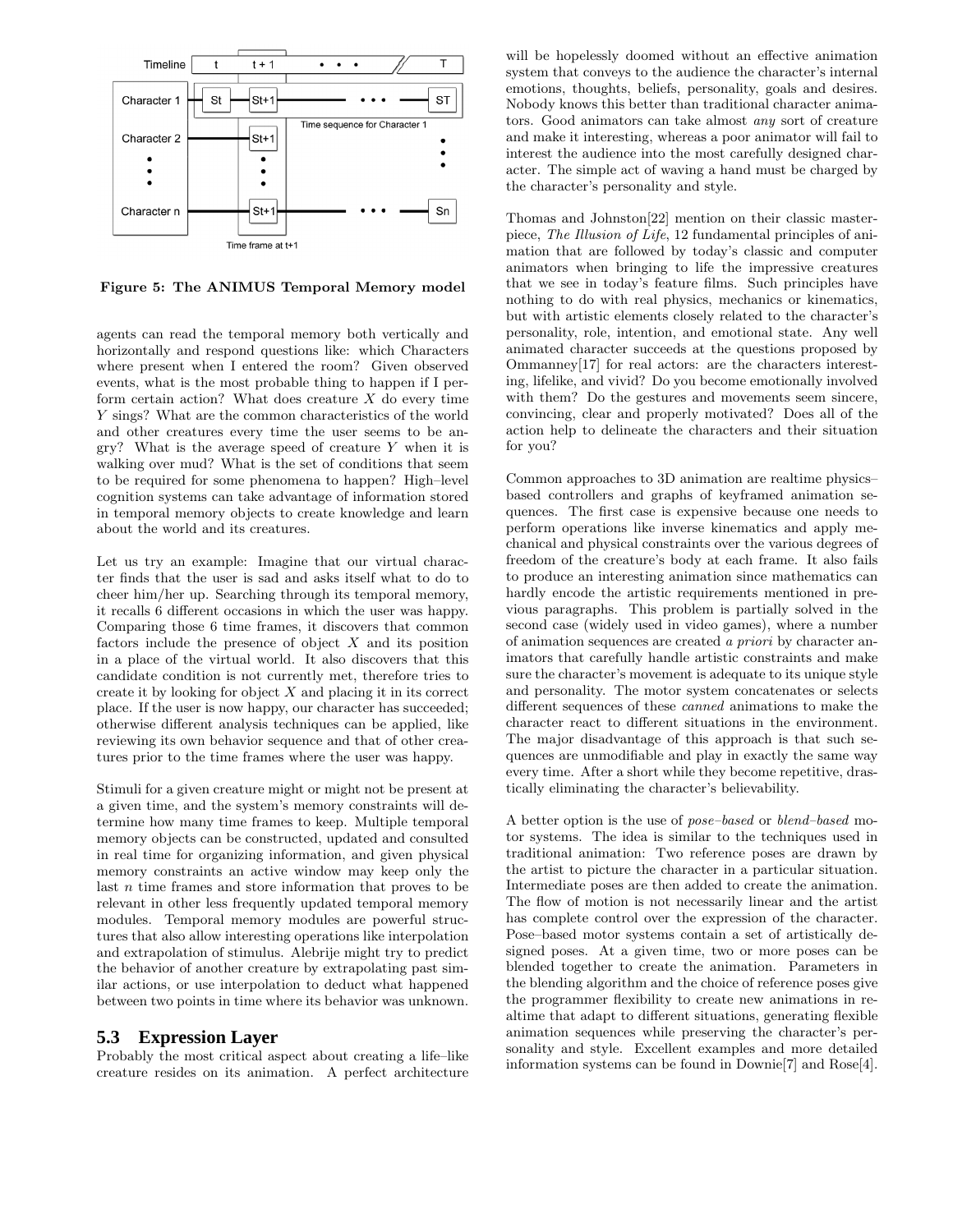

**Figure 6: Skeleton structure for Alebrije**

The ANIMUS pose–based motor system is composed by the creature's geometry (which can be modeled using any commercial package), an internal skeleton structure and an organized set of bone "snapshots". A skeleton is a hierarchical set of transformations (bones) that affect certain regions of the creature's geometry. Instead of taking a snapshot of the whole geometry, we only record the skeleton's transformations. Fig. 6 shows the skeleton for Alebrije's body.

Each pose is assigned a numeric weight and placed inside an uniquely named node, which keeps a collection of poses that are usually related. For example, we can create a node called "Walking" that contains five poses used to create walking cycles. Each node contains at least one weighted pose. When creating an animation sequence, we simply select two poses (an initial and final state) by indicating the name of their nodes and a certain weight. We can select poses from the same or different nodes, and the weight may not necessarily correspond to an existing pose, in which case a new virtual pose is created by interpolation in realtime as shown in Fig. 7. The skeleton is blended across selected poses to animate the creature. If an animation needs to be changed or redirected to another pose while blending, the current state of the skeleton is considered as the initial pose of the second animation and gets blended against the new final pose. Because of pose redirection and automatic virtual pose generation, new animations can be created in realtime and existing sequences are flexible and may change given the environment circumstances. In addition, the main skeleton of the creature can be divided into smaller bone chains (i.e., left arm, right arm, and such) and poses can specify transformation for particular sets of chains. this way, more than one blended animation can be executed at the same time to animate different parts of the body, like walking while waving the hand. A limitation to this approach is that reference poses must have the same bone chains and two concurrent animation threads must not be allowed to blend the same chain.

Pose weights can indicate features with relevant meaning. For example, a "Hand\_reach" node might have two poses with weights of 10 and 40 respectively. The first pose represents the arm of the creature stretched at 10 cm of its body, while in the second pose the arm reaches out at 40 cm. If the creature detects and object at 37 cm, an animation directive like grab object(37) might blend from the character's



**Figure 7:** Blended animation from  $Node = x, w = y$  $\mathbf{to} \; Node = n, w = 0.7$ . As *n* only has two poses (at  $w = 0$  and  $w = 1$ , a virtual pose at  $w = 0.7$  is created



**Figure 8: Using the Alebrije and user's position to calculate weight for a gazing virtual pose**

current state to a virtual pose that effectively moves the arm to the desired place, simulating inverse kinematics and maintaining the character's style of movement.

It is desired to give Alebrije the ability to turn and face the user as he/she moves inside the CAVE. As Alebrije turns around, its whole body must move to enhance the intention and expression of the gesture. To create this functionality we define a node called "Gaze" with two poses: one with Alebrije facing left ( $w = 0$ ) and another facing right ( $w = 0$ ) 1). When gazing at the user, it is easy to find the angle between a vector defined by the position of the user and Alebrije. From there we map the value to a  $0 - 1$  range and simply blend from Alebrije's current position to the obtained weight as shown in Fig. 8. It is important to mention that, even when the obtained information could be used to simply create a rotation matrix that would make a geometric object face the user, the virtual pose created by the engine is not just facing in the right direction: the whole body will be transformed to reflect Alebrije's unique "gazing" style.

#### **6. CONCLUSIONS AND FUTURE WORK**

We have described a new system to design and create virtual creatures, which are capable of giving an illusion of life within an immersive environment. Dynamics of information flow and basic information units were also defined. We have described the three main modules of the ANIMUS framework and showed how they contribute to the creation of believable creatures with artistic behavior and personality. We have outlined the advantages of our early percep-